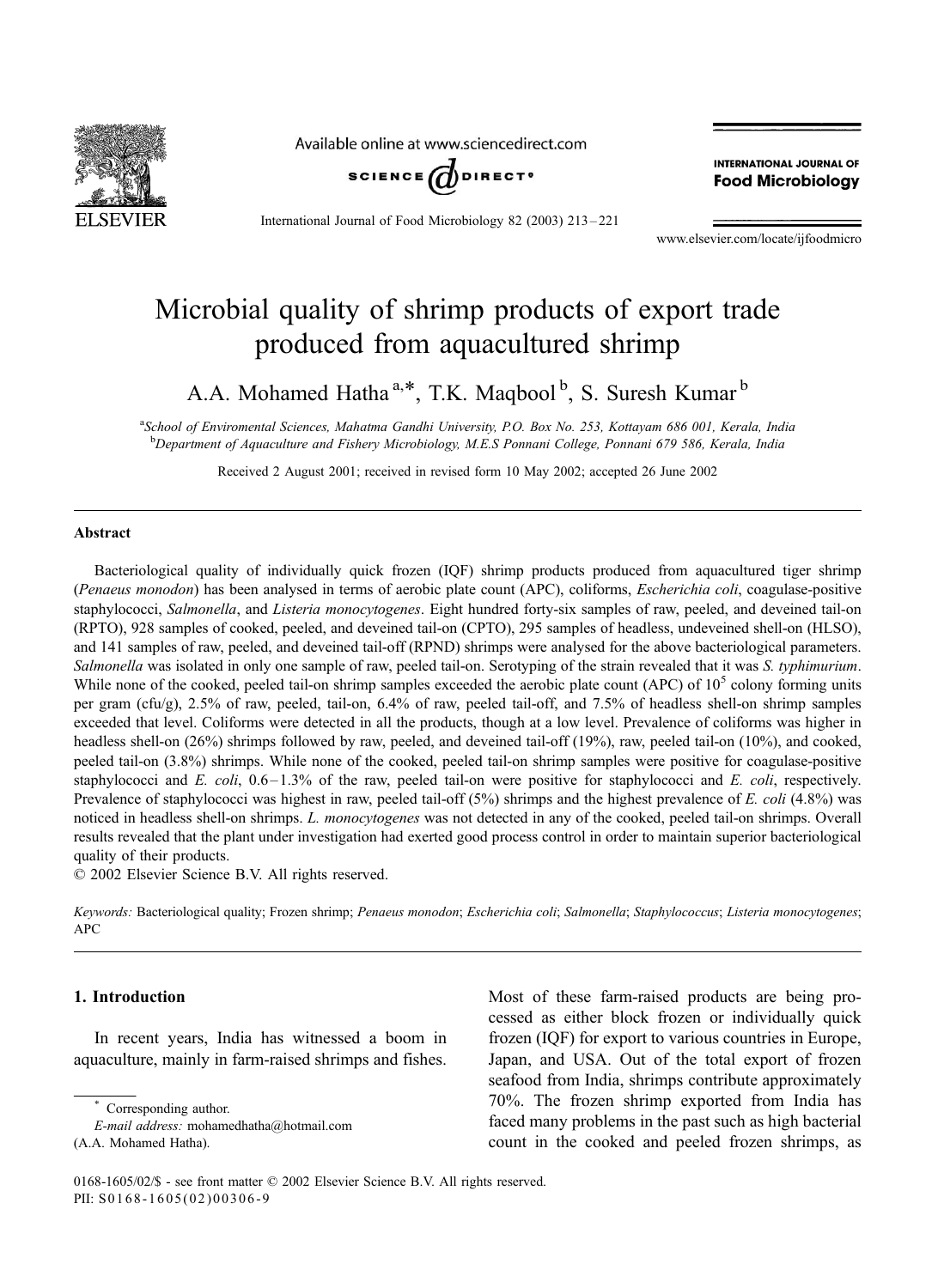well as the presence of Salmonella. Central Institute of Fisheries Technology (CIFT) and Export Inspection Agency (EIA) have taken up these problems, and improved methods of handling and processing were suggested to the industry.

Increased import of seafood from developing countries by the developed economies also resulted in the adoption of international guidelines for food processing such as Hazard Analysis Critical Control Point (HACCP) and European Union (EU) guidelines by these countries. In an effort to control the microbial contamination of foods, National Advisory Committee on Microbiological Criteria for Foods [\(NACMCF,](#page-8-0) 1990) and International Commission on Microbiological Specification for Foods [\(ICMSF, 1988\)](#page-8-0) have recommended a microbiological criteria as a means of assessing the effectiveness of HACCP programme. The present paper reports the findings of bacteriological quality of different individually quick frozen (IQF) raw and cooked shrimps produced from farm raised black tiger shrimp (Penaeus indicus) produced by a processor operating under HACCP.

## 2. Materials and methods

#### 2.1. Sample collection

Samples were collected from a processor operating under HACCP guidelines. Farm raised tiger shrimps (P. monodon) were procured from local farmers by the processor and brought to the processing unit in insulated trucks with temperature control system.

# 2.2. Processing steps and critical control points

The samples were processed either cooked or raw as individually quick frozen. Different colour codes were given for the utensils used in different stages of processing. Current good manufacturing practices (CGMPs) were strictly followed during processing, and shrimp temperature was maintained below 10 $\degree$ C at all stages of preprocessing using flake ice made from potable water. The processing environment, equipment, and utensils were cleaned using highpressure water jets after each production shift of 8-h duration. After cleaning, the processing area floor, wall, equipment, and utensils were sterilized with steam. After steam sterilization, the conveyor belts of the equipment were wiped dry using clean, dry cotton towels. The process flow for raw and cooked shrimp is given in Fig. 1.

The critical control points common during the processing of both raw and cooked shrimps were raw material receiving, peeling, freezing, glazing, and packing. The processing steps such as cooking and cooling are critical and specific to cooked product.

The microbial hazard identified are high bacterial load associated with the raw material, cross-contamination of the meat from the raw material, as well as from the workers hand during peeling, microbial growth of possible psychrotrophs due to improper freezing, possibility of high microbial load in the



Fig. 1. Process flow for the raw and cooked shrimp.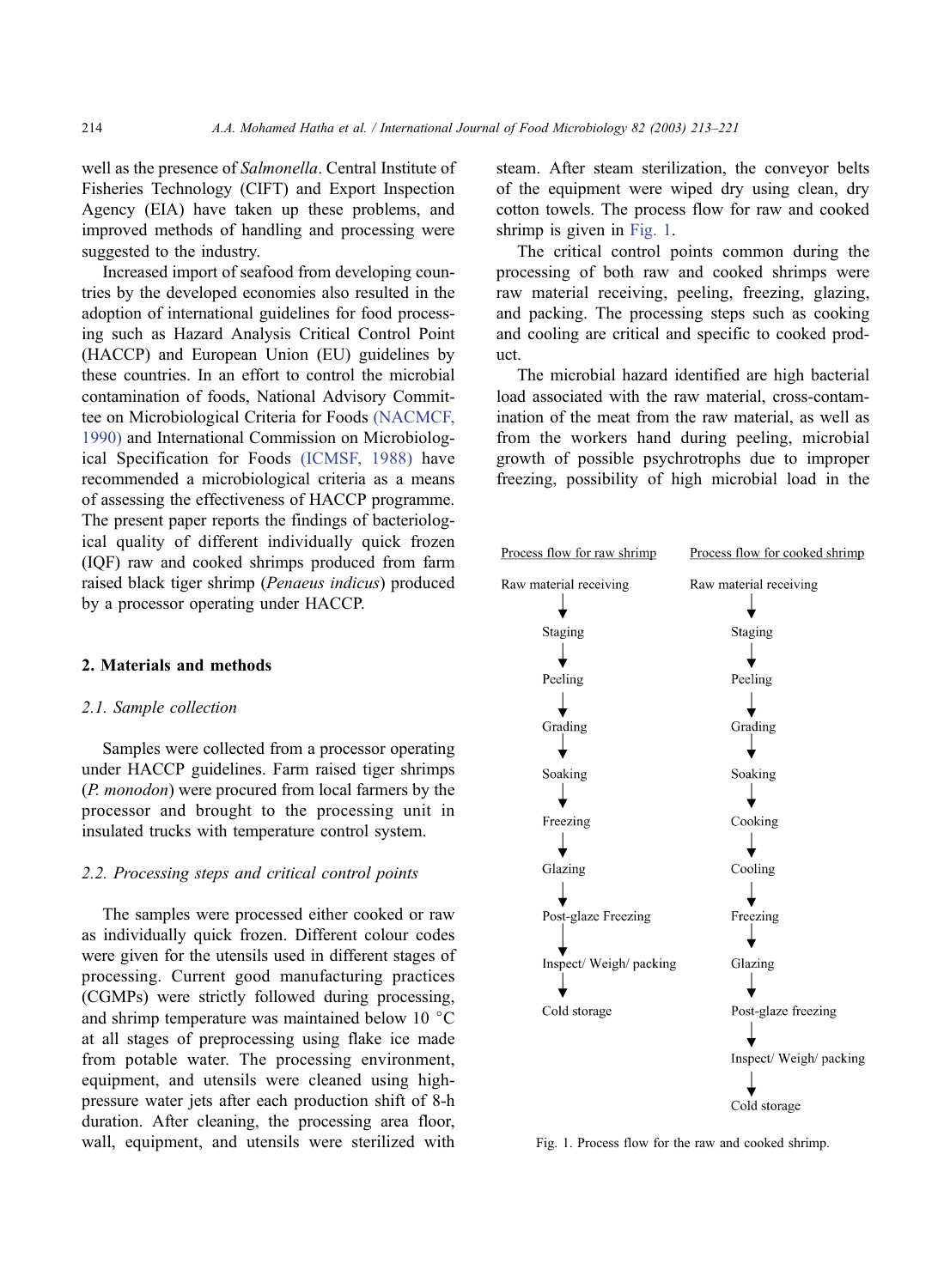recirculated glaze water and resultant contamination of the frozen product, and possible cross-contamination of the finished product at the packing region. The microbial hazards specific to cooked product are improper cooking and resultant inactivation of microbial load and possibility of high bacterial load in the recirculated cooler water and resultant cross-contamination of the cooked product during cooling.

The high microbial load associated with the raw material is neutralized to great extent by allowing the raw material to go through a preliminary wash in a 50 ppm chlorine water as soon as the raw material reaches the processing plant. The raw material then undergoes a wash through pneumatic filth washing machine in order to remove microfilth attached to the shrimp. This also helps the removal of bacteria associated with microfilth. The cross-contamination during peeling, as well as all other steps are kept under check by wearing of sterile surgical gloves and periodical hand dip in chlorinated water maintained at 50 ppm. Wearing of nosepiece is also mandatory. The peeling knife and utensils in all section are also rinsed periodically in chlorinated water maintained at different sections of the processing plant. The peeled-off waste material is removed regularly to a large polythene bag kept outside the plant through a chute. The cooker and freezer temperature are constantly monitored and maintained at  $100 - 102$  °C for cooker and kept at  $-35$  to  $-40$  °C for freezer in order to avoid problems due to improper cooking and freezing. This is done by the engineering personnel and also verified and recorded by Q.C. personnel in-charge of the respective area.

Since the cooler water and glaze water has to be maintained at a very low temperature (less than  $3 \text{ }^{\circ}C$ for cooler water and less than  $1 \degree C$  for glaze water) they are recirculated to a great extent and the possibility of a higher load of microorganisms in these waters are considered as possible microbial hazards. However, this is kept under control by maintaining proper chlorination and passage of water through UV filters. The microbial content of cooler water and glaze water was also monitored on a daily basis, and the limit for total heterotrophic bacterial content of this water is kept at 100 colony forming units per milliliters (cfu/ml). In the packing region, only authorized personnel are allowed to enter and all steps to avoid cross-contamination such as wearing of sterile

gloves, nosepiece, and chlorine hand dip are strictly followed. Separate colour codes are maintained for all utensils used for raw and cooked product.

Another microbial hazard identified is cross-contamination from the processing environment, machinery, and utensils. Random samples from these are regularly included for the sanitary survey. The THB limit set for various samples are  $100 \text{ cftu}/25 \text{ cm}^2$ . Worker's hands were also included in the survey and the limit for it is kept at 200 cfu/area equal to  $25 \text{ cm}^2$  and with no coliforms. The workers showing higher counts were called in the quality assurance laboratory and educated about the importance of personal hygiene on product quality.

#### 2.3. Bacteriological procedures

Samples for bacteriological analysis were collected aseptically at the end of the processing line by the Q.C. personnel designated in that area and submitted to the laboratory in a sterile polythene bags. Samples were collected at random on each day of production. Since the major product of the processor was raw, peeled tail-on and cooked, peeled tail-on shrimps, more number of samples were collected for those two products. The frozen samples were softened before analysis by overnight storage at  $5 \degree C$  in a refrigerator and then processed for aerobic plate count (APC), coliform load, Escherichia coli, coagulasepositive staphylococci, and Salmonella. Cooked, peeled tail-on shrimps were also tested for Listeria monocytogenes. The methods used were those described in the bacteriological analytical manual of [Food and Drug Administration \(FDA; 1992\).](#page-8-0)

Tryptone glucose beef extract (TGBE) (Himedia, Bombay) agar was used for the estimation of APC after incubation at 35  $\degree$ C for 48 h. EC broth was used for the preliminary screening of E. coli followed by selective streaking on Tergitol-7 agar and Macconkey agar. Typical E. coli-like colonies were confirmed by IMViC test.

Samples for staphylococci were spread plated on Baird parker agar (Himedia) and incubated at 35 $\degree$ C for 48 h. Typical colonies were confirmed using tube coagulase test [\(FDA, 1992\).](#page-8-0)

For Salmonella detection, Rappaport–Vasilliadis (RV) broth and tetrathionate broth (TTB) were used for selective enrichment after preenrichment in lactose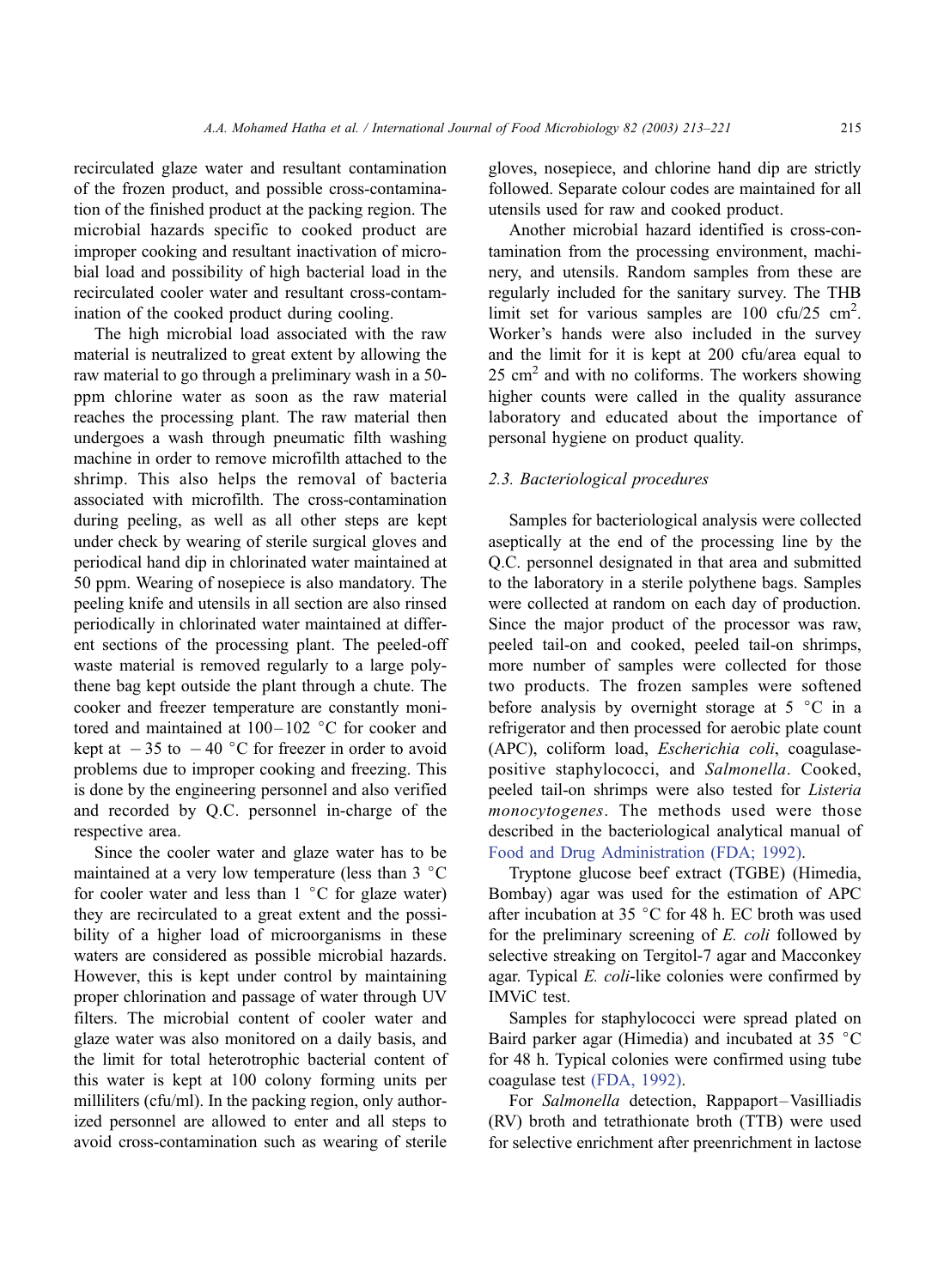broth. Selective media used were xylose lysine deoxycholate (XLD) agar, bismuth sulphite agar (BSA), and hektoen enteric agar (HEA). Cultures screened after preliminary and secondary biochemical tests [\(FDA, 1992\)](#page-8-0) were confirmed by slide agglutination test using polyvalent O serum (Wellcome Laboratories, UK). Confirmed cultures were then serotyped at National Salmonella and Escherichia Centre, Kasauli, Himachal Pradesh, India.

The cooked, peeled tail-on shrimp samples for L. monocytogens detection were enriched in Listeria enrichment broth, and Listeria selective agar (Oxoid, UK) was used as selective plating medium. No typical Listeria-like colonies were encountered and further screening tests such as Gram staining, motility, and biochemical tests were not carried out.

# 3. Results and discussion

Eight hundred forty-six samples of raw, peeled, and deveined tail-on (RPTO), 928 samples of cooked, peeled, and deveined tail-on (CPTO), 295 samples of headless tiger (HLSO), and 141 samples of raw, peeled, and deveined tail-off (RPND) were analysed for bacteriological parameters such as APC, coliform load, presence of E. coli, coagulase-positive staphylococci, and Salmonella in order to assess the effectiveness of HACCP programme on the bacteriological quality of these products.

The bacteriological quality of the raw, peeled tailon samples analysed during this period is given in Table 1. It is found that only 2.5% of the samples were found to be having APC values higher than  $10^5$  cfu/g,

Table 1

Bacteriological quality of individually quick frozen (IQF) raw, peeled, and deveined tail-on (RPTO) tiger shrimp

| Month             | No. of samples<br>analysed | Samples exceeding<br>$APC^a > 10^5$ cfu/g | No. of samples showing: |                  |                             |                |  |
|-------------------|----------------------------|-------------------------------------------|-------------------------|------------------|-----------------------------|----------------|--|
|                   |                            |                                           | Coliform                | E. coli          | Staphylococcus <sup>b</sup> | Salmonella     |  |
| 1998              |                            |                                           |                         |                  |                             |                |  |
| January           | 25                         | $\mathbf{0}$                              | $\mathbf{0}$            | $\boldsymbol{0}$ | $\mathbf{0}$                | 0              |  |
| February          | 46                         | 0                                         |                         | 0                | 0                           | 0              |  |
| March             | 52                         | 0                                         | 2                       | 0                |                             | 0              |  |
| April             | 47                         | 0                                         | 12                      |                  |                             | 0              |  |
| May               | 38                         | 0                                         | 17                      | 3                |                             | 0              |  |
| June              | 22                         | 0                                         | 7                       | 0                | 0                           | 0              |  |
| July              | 28                         | 2                                         | 5                       |                  | 0                           | 0              |  |
| August            | 49                         | 5                                         | 0                       |                  | $\theta$                    | 0              |  |
| September         | 15                         | 0                                         | 0                       | 0                | 0                           | 0              |  |
| October           | 46                         | 3                                         |                         | $\theta$         | $\mathbf{0}$                | 0              |  |
| November          | 24                         |                                           | 0                       | 0                | 0                           | 0              |  |
| $\mbox{December}$ | 55                         | $\mathbf{0}$                              | $\overline{c}$          | 1                | 1                           | $\mathbf{0}$   |  |
| 1999              |                            |                                           |                         |                  |                             |                |  |
| January           | 45                         | $\boldsymbol{0}$                          |                         | $\mathbf{0}$     | $\mathbf{0}$                | $\overline{0}$ |  |
| February          | 51                         | 0                                         | 0                       | 0                | 0                           | 0              |  |
| March             | 39                         |                                           |                         | 0                | 0                           | 0              |  |
| April             | 14                         |                                           | 0                       | 0                | $\theta$                    | 0              |  |
| May               | 27                         | 0                                         |                         | 2                | $\theta$                    | 0              |  |
| June              | 12                         | 0                                         | 0                       | $\mathbf{0}$     | 0                           | 0              |  |
| July              | 17                         | 0                                         | 0                       | 0                | 0                           | 0              |  |
| August            | 14                         |                                           |                         | 0                | 0                           |                |  |
| September         | 39                         | 2                                         |                         | 0                |                             | 0              |  |
| October           | 48                         | $\overline{c}$                            | 2                       | 2                | $\theta$                    | 0              |  |
| November          | 54                         | 3                                         | 9                       |                  | 0                           |                |  |
| December          | 39                         |                                           | 8                       | 0                | 0                           | 0              |  |
| Total             | 846                        | 21(2.5)                                   | 85 (10)                 | 11(1.3)          | 5(0.6)                      | 1(0.1)         |  |

Numbers in the parenthesis indicate percentage value.<br><sup>a</sup> Aerobic plate count.<br><sup>b</sup> Coagulase-positive staphylococci.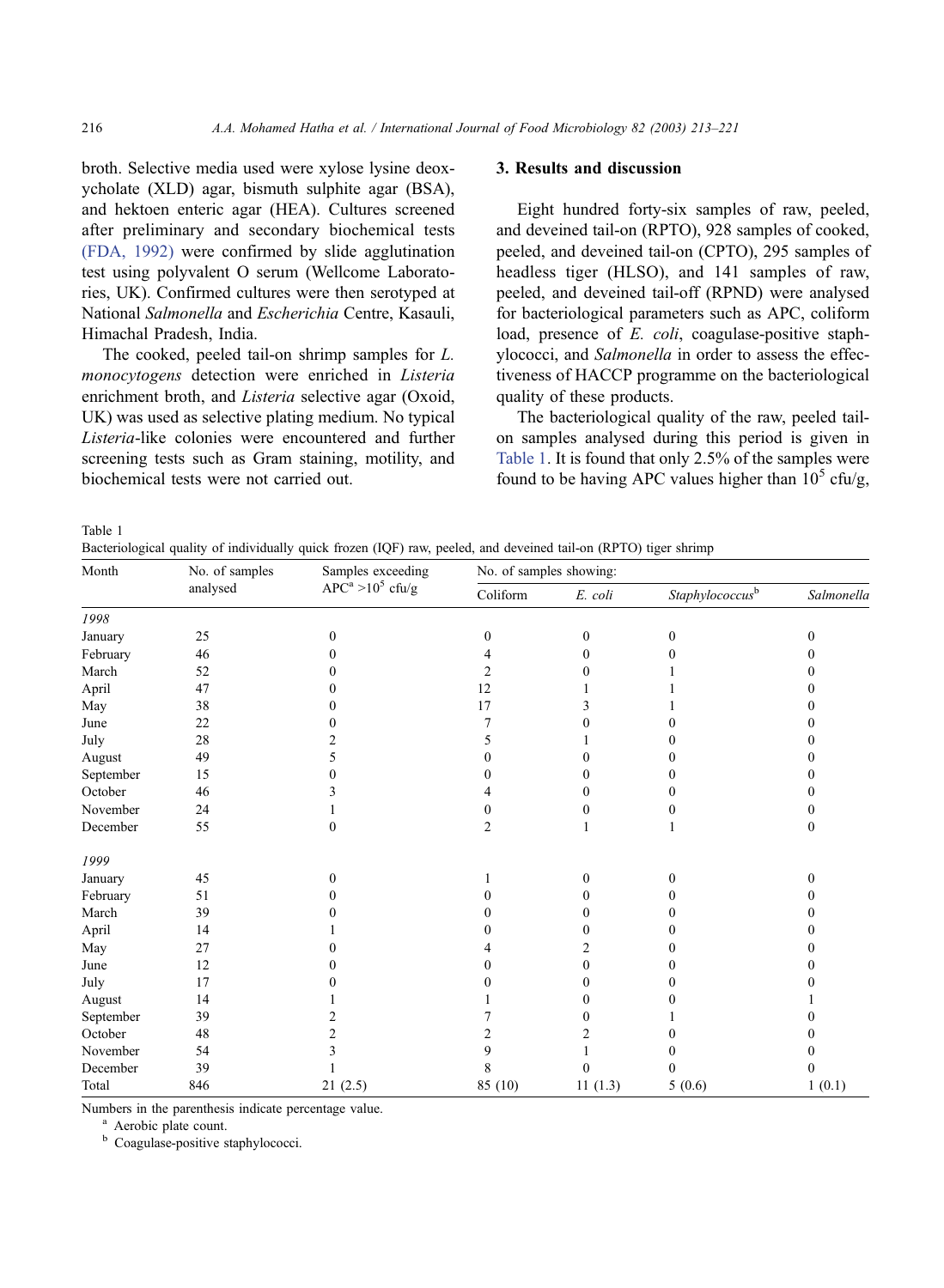<span id="page-4-0"></span>which is set as the highest permissible level in this product by the processor. As the shrimps are procured exclusively from farms, the chances of natural con-

tamination expected in case of samples from polluted coastal waters [\(Eyles, 1986\)](#page-8-0) was not there. However, the microbial load present in the raw material can go up during transportation and storage. Excellent temperature control of the raw material (less than  $10\degree C$ ) during preprocessing might have controlled the multiplication of mesophilic microflora present in the raw material. Results are indicative of considerable improvement from the results reported by [Varma et](#page-8-0) al. (1985) who has observed  $10^6$  cfu/g in more than 7% of the raw samples collected from seafood processing units at Cochin.

Coliforms are detected in 10% of the raw, peeled tail-on shrimp samples and 1.3% of the samples were found to be contaminated with E. coli. There was no correlation between high APC and coliforms. This agrees with the finding of [Buchanan \(1991\)](#page-8-0) who reported that thermo-tolerant coliforms could be used as a better indicator of process integrity than the APC. This indicates the scope for improvement in process integrity. E. coli, though at permissible level were detected in 1.3% samples. The coliform and E. coli levels were less than those reported by [Iyer and](#page-8-0) Shrivastava (1989) in frozen raw shrimps. Staphylococci were detected in less than 1% of the samples. As humans are the major source of this organism in the processing environment [\(Garret,](#page-8-0)

Table 2

Bacteriological quality of individually quick frozen (IQF) raw, peeled, and deveined tail-off (RPND) tiger shrimp

| Month     | No. of samples<br>analysed | Samples exceeding<br>$APCa > 105$ cfu/g | No. of samples showing: |                  |                          |            |  |
|-----------|----------------------------|-----------------------------------------|-------------------------|------------------|--------------------------|------------|--|
|           |                            |                                         | Coliform                | E. coli          | $Staphylococcus^{\rm b}$ | Salmonella |  |
| 1998      |                            |                                         |                         |                  |                          |            |  |
| January   | 9                          | $\mathbf{0}$                            | $\mathbf{0}$            | $\boldsymbol{0}$ | $\boldsymbol{0}$         | 0          |  |
| February  | 4                          | 0                                       | 0                       | $\theta$         | 0                        | 0          |  |
| March     | 10                         |                                         |                         |                  | 2                        | 0          |  |
| April     | 13                         |                                         |                         |                  | 0                        | 0          |  |
| May       | 4                          |                                         |                         |                  |                          | 0          |  |
| June      | 8                          |                                         | 5                       |                  |                          | 0          |  |
| July      | 18                         |                                         | 8                       |                  |                          | $^{(1)}$   |  |
| August    | 9                          |                                         | 0                       | 0                | 0                        | 0          |  |
| September | 8                          |                                         | 0                       | 0                | 0                        | 0          |  |
| October   | 3                          |                                         | 3                       | 0                | 0                        | $_{0}$     |  |
| November  | 6                          |                                         | 0                       | 0                | 2                        | 0          |  |
| December  | 6                          | 2                                       | $\Omega$                | $\Omega$         | $\boldsymbol{0}$         | $\Omega$   |  |
| 1999      |                            |                                         |                         |                  |                          |            |  |
| January   | 8                          | $\Omega$                                | $\mathbf{0}$            | $\Omega$         | 0                        | 0          |  |
| February  | 4                          | 0                                       | 0                       | 0                | 0                        | 0          |  |
| March     |                            | 0                                       | 0                       | 0                | 0                        | $_{0}$     |  |
| April     |                            | 0                                       | 0                       | 0                | 0                        | 0          |  |
| May       |                            |                                         | 0                       | 0                | 0                        | 0          |  |
| June      |                            | 0                                       | 0                       | 0                | 0                        | 0          |  |
| July      |                            |                                         | 0                       | 0                | 0                        | 0          |  |
| August    |                            | 0                                       | 0                       | 0                | 0                        | $_{0}$     |  |
| September |                            |                                         | 0                       | 0                | 0                        | 0          |  |
| October   | $\overline{c}$             |                                         |                         |                  |                          | 0          |  |
| November  | 3                          |                                         | 0                       | $\mathbf{0}$     | 0                        | 0          |  |
| December  | 18                         | 2                                       |                         |                  | 0                        | 0          |  |
| Total     | 141                        | 9(6.4)                                  | 27(19)                  | 5(3.6)           | 7(5)                     | 0(0)       |  |

Numbers in the parenthesis indicate percentage value.<br><sup>a</sup> Aerobic plate count.<br><sup>b</sup> Coagulase-positive staphylococci.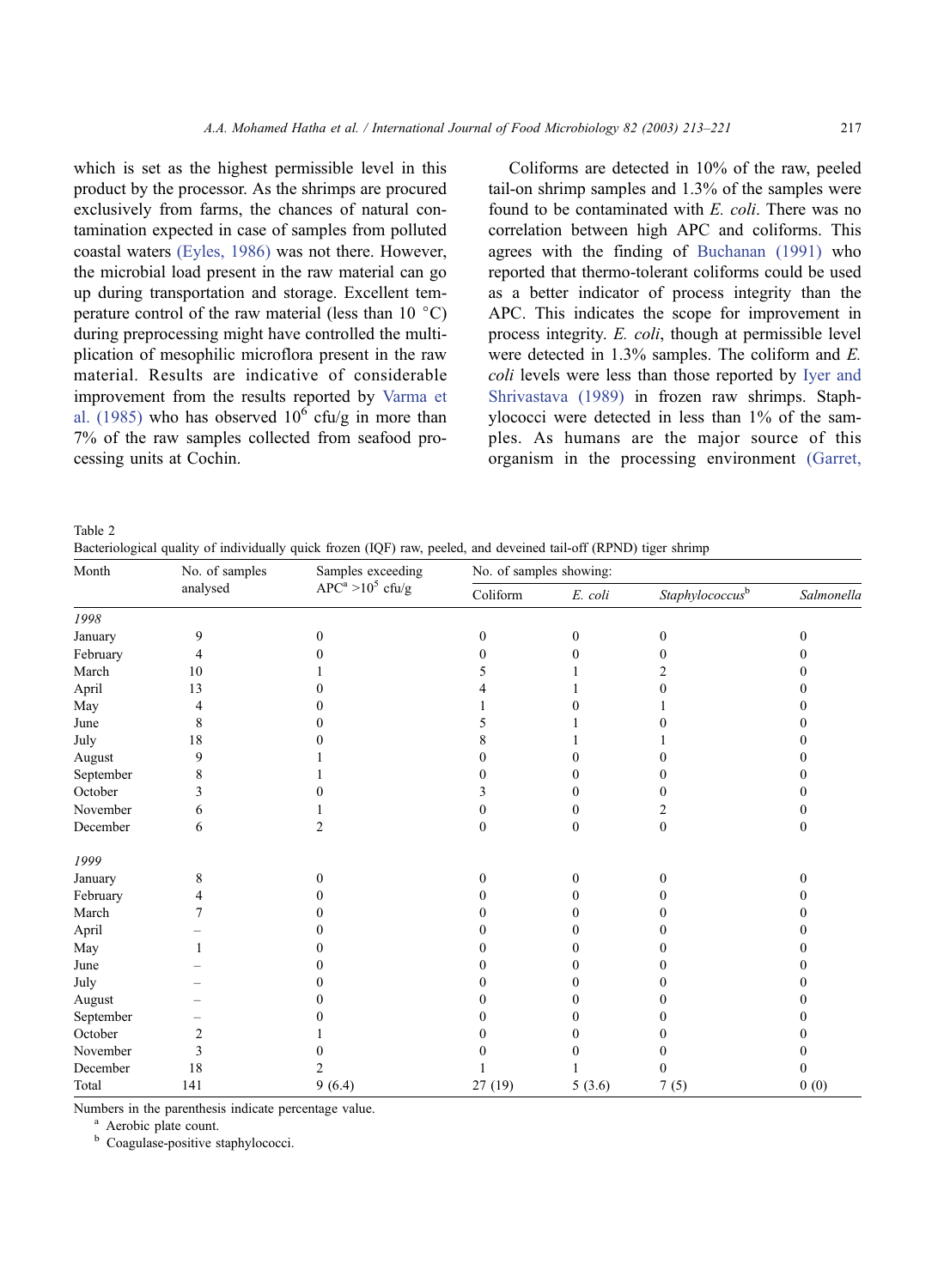1988), a good personal hygiene and adherence to GMPs are a must to control this organism. Wearing of nosepiece and periodical dipping of worker's hand in chlorinated water are strictly followed in the processing unit under investigation. There was only one sample tested positive for Salmonella and it was isolated from raw, peeled tail-on shrimp. The serotype encountered was S. typhimurium. It was suspected that contamination was from raw material. Though aquaculture ponds are relatively uncontaminated, periodical visits by aquatic birds may contaminate the system with their droppings. Incidence of pathogenic microorganisms such as Salmonella and E. coli has been reported from aquaculture ponds of Thailand [\(Reilly et al., 1992\)](#page-8-0) and India [\(Sivakami et al., 1996\).](#page-8-0)

Bacteriological quality of raw, peeled, and deveined shrimps is given in [Table 2.](#page-4-0) Around 7% of these samples had APC levels higher than  $10^5$  cfu/g and 19% of the samples were having coliform contamination. As this product is generally produced from softshelled shrimps and from shrimps with damaged tail, it is noticeable that their muscles are more prone to invasion by bacteria. It is also noticeable that in the processing unit, which is under investigation, there is lack of attention by the workers and resultant temperature abuse for this product. There is a suspicion among the workers that this product is coming from second quality shrimps. Around  $4-5%$  of these samples were found to be contaminated with E. coli and coagulasepositive Staphylococcus, respectively. However, the present results have considerable improvement from

Table 3

Bacteriological quality of individually quick frozen (IQF) headless shell-on (HLSO) tiger shrimp

| Month     | No. of samples<br>analysed | Samples exceeding<br>$APCa > 105$ cfu/g | No. of samples showing: |                  |                             |              |  |
|-----------|----------------------------|-----------------------------------------|-------------------------|------------------|-----------------------------|--------------|--|
|           |                            |                                         | Coliform                | E. coli          | Staphylococcus <sup>b</sup> | Salmonella   |  |
| 1998      |                            |                                         |                         |                  |                             |              |  |
| January   | 10                         | $\mathbf{0}$                            | $\mathbf{0}$            | $\boldsymbol{0}$ | $\boldsymbol{0}$            | $\Omega$     |  |
| February  | 19                         | 0                                       | 5                       | $\mathbf{0}$     |                             | 0            |  |
| March     | 12                         | 0                                       |                         | $\Omega$         |                             | 0            |  |
| April     | 11                         |                                         | 3                       | 0                |                             | 0            |  |
| May       | 34                         | 0                                       | 23                      | 4                |                             | 0            |  |
| June      | 11                         | 0                                       | 10                      | 2                |                             | 0            |  |
| July      | 16                         | 0                                       | 7                       | $\boldsymbol{0}$ | 0                           | 0            |  |
| August    | 17                         | 0                                       | $\Omega$                | $\Omega$         | 0                           | 0            |  |
| September | 23                         |                                         | $\overline{2}$          |                  |                             | 0            |  |
| October   | 36                         | 9                                       | 10                      | $\theta$         | 0                           | 0            |  |
| November  | 28                         | 5                                       | 5                       | 2                | 0                           | 0            |  |
| December  | 12                         | $\mathbf{1}$                            | $\mathbf{0}$            | $\mathbf{0}$     | $\mathbf{0}$                | $\mathbf{0}$ |  |
| 1999      |                            |                                         |                         |                  |                             |              |  |
| January   | 6                          | 0                                       | $\mathbf{0}$            | $\mathbf{0}$     | 0                           | $\mathbf{0}$ |  |
| February  | 6                          | 0                                       |                         |                  |                             | 0            |  |
| March     | 3                          | 0                                       | 0                       | 0                | 0                           | 0            |  |
| April     | 4                          | 0                                       |                         | $\theta$         | 0                           | 0            |  |
| May       | 4                          | 0                                       | 0                       | $\Omega$         | 0                           | 0            |  |
| June      |                            | 0                                       |                         | 0                | 0                           | 0            |  |
| July      | 6                          | 0                                       | 0                       | $\Omega$         | 0                           | 0            |  |
| August    | 13                         |                                         | 3                       | 2                | 0                           | 0            |  |
| September | 5                          | 0                                       | 0                       | $\Omega$         | 0                           | 0            |  |
| October   | 11                         |                                         | 0                       | $\theta$         | 0                           | 0            |  |
| November  | 6                          |                                         |                         | 2                | 0                           | 0            |  |
| December  |                            | $\theta$                                | $\theta$                | $\Omega$         | 0                           | 0            |  |
| Total     | 295                        | 22(7.5)                                 | 76 (26)                 | 14(4.8)          | 2(0.7)                      | 0(0)         |  |

Numbers in the parenthesis indicate percentage value.<br><sup>a</sup> Aerobic plate count.<br><sup>b</sup> Coagulase-positive staphylococci.

<span id="page-5-0"></span>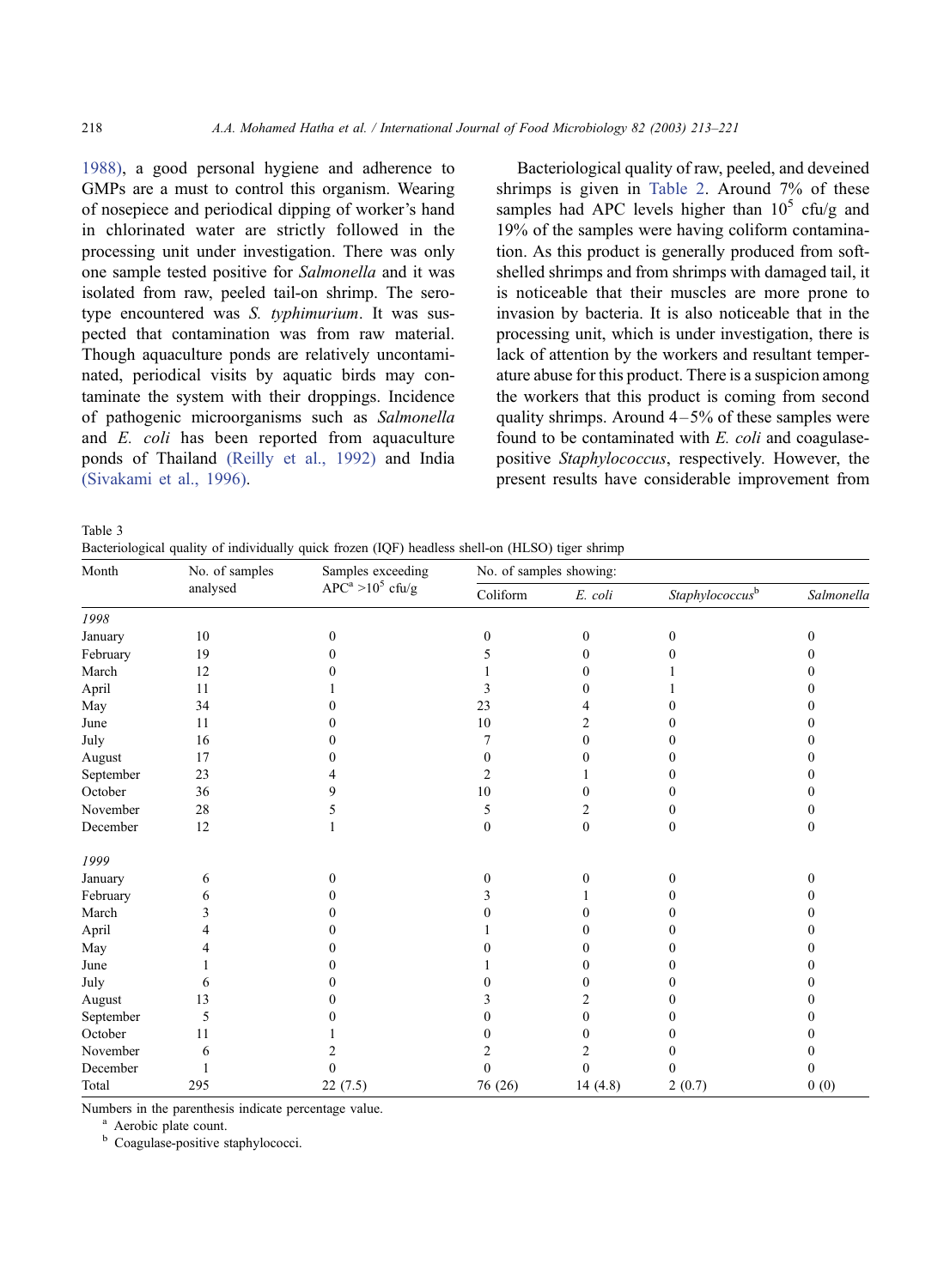those reported by [Iyer and Shrivastava \(1988\),](#page-8-0) who observed that 38% of the frozen shrimps were contaminated with coagulase-positive Staphylococcus.

[Table 3](#page-5-0) represents the bacteriological parameters recorded in the headless shell-on shrimp samples. This sample only undergoes beheading during processing. This product is generally produced during heavy raw material inflow in order to convert the raw material into a product. Around 8% of the samples had APC levels higher than  $10^5$  cfu/g and  $26\%$  of the samples had coliform bacteria. Though E. coli contamination was recorded in approximately 5% of the samples, staphylococcal contamination was relatively less. The low staphylococcal contamination of the product may be due to the reduced handling of this product, as the chief source of contamination is the workers' hand. Higher coliform and E. coli levels of this product may be due to the semiprocessed nature of this organism. Even though the entire raw material received by the processor undergoes washing through pneumatic filth washing machine, fine sediment particles from the bottom of the pond may adhere to the pleopods of the shrimp, which can act as a possible source of coliform and E. coli for this product.

The only ready-to-eat product (cooked, peeled tailon shrimp) produced by the processor showed good bacteriological quality (Table 4). None of the samples exceeded APC levels higher than  $10^5$  cfu/g, and there was no sample contaminated with E. coli, Staphylococcus, Salmonella, and L. monocytogenes. Temper-

Table 4

Bacteriological quality of individually quick frozen (IQF) cooked, peeled, and deveined tail-on (CPTO) tiger shrimp

| Month     | No. of samples<br>analyzed | Samples exceeding<br>$APC^a > 10^5$ cfu/g | No. of samples showing: |                  |                             |                   |                 |
|-----------|----------------------------|-------------------------------------------|-------------------------|------------------|-----------------------------|-------------------|-----------------|
|           |                            |                                           | Coliform                | E. coli          | Staphylococcus <sup>b</sup> | Salmonella        | Listeria        |
| 1998      |                            |                                           |                         |                  |                             |                   |                 |
| January   | 13                         | $\mathbf{0}$                              | $\mathbf{0}$            | $\mathbf{0}$     | $\mathbf{0}$                | $\mathbf{0}$      | NT <sup>c</sup> |
| February  | 22                         | 0                                         | 0                       | 0                | 0                           | 0                 | NT              |
| March     | 29                         | 0                                         | 0                       | 0                | 0                           | 0                 | $_{\rm NT}$     |
| April     | 41                         | 0                                         | 0                       | 0                | 0                           | $_{0}$            | NT              |
| May       | 46                         | 0                                         |                         | 0                | 0                           | 0                 | $\rm{NT}$       |
| June      | 15                         | 0                                         | 9                       | 0                | 0                           | 0                 | $\mathbf{0}$    |
| July      | 34                         | 0                                         | 7                       | 0                | 0                           | 0                 | 0               |
| August    | 53                         | 0                                         | 0                       | 0                | 0                           |                   |                 |
| September | 65                         | 0                                         |                         | 0                | 0                           | $_{0}$            |                 |
| October   | 54                         | 0                                         | 0                       | 0                | 0                           | $\mathbf{\Omega}$ |                 |
| November  | 44                         | 0                                         | 0                       | 0                | 0                           | 0                 |                 |
| December  | 62                         | $\Omega$                                  |                         | $\theta$         | $\Omega$                    | $\Omega$          | 0               |
| 1999      |                            |                                           |                         |                  |                             |                   |                 |
| January   | 21                         | $\Omega$                                  | $\theta$                | $\theta$         | $\theta$                    | $\theta$          | 0               |
| February  | 4                          | 0                                         | 0                       | 0                | 0                           | 0                 |                 |
| March     |                            | 0                                         | 0                       | 0                | 0                           | 0                 |                 |
| April     | 21                         | 0                                         | 0                       | 0                | 0                           |                   |                 |
| May       | 28                         | 0                                         | 2                       | 0                | $\mathbf{\Omega}$           |                   |                 |
| June      | 34                         | 0                                         |                         | 0                | 0                           | 0                 |                 |
| July      | 31                         | 0                                         | 0                       | 0                | 0                           |                   |                 |
| August    | 20                         | 0                                         | 0                       | 0                | 0                           | $_{0}$            |                 |
| September | 58                         | 0                                         |                         | 0                | 0                           |                   |                 |
| October   | 78                         | 0                                         | 3                       | 0                | 0                           |                   |                 |
| November  | 86                         | 0                                         |                         | 0                | 0                           |                   |                 |
| December  | 69                         | 0                                         | 2                       | 0                | 0                           | 0                 |                 |
| Total     | 928                        | 0                                         | 35(3.8)                 | $\boldsymbol{0}$ | $\theta$                    | 0                 | 0               |

Number in the parenthesis indicate percentage value.<br>
<sup>a</sup> Aerobic plate count.<br>
<sup>b</sup> Coagulase-positive staphylococci.<br>
<sup>c</sup> Not tested.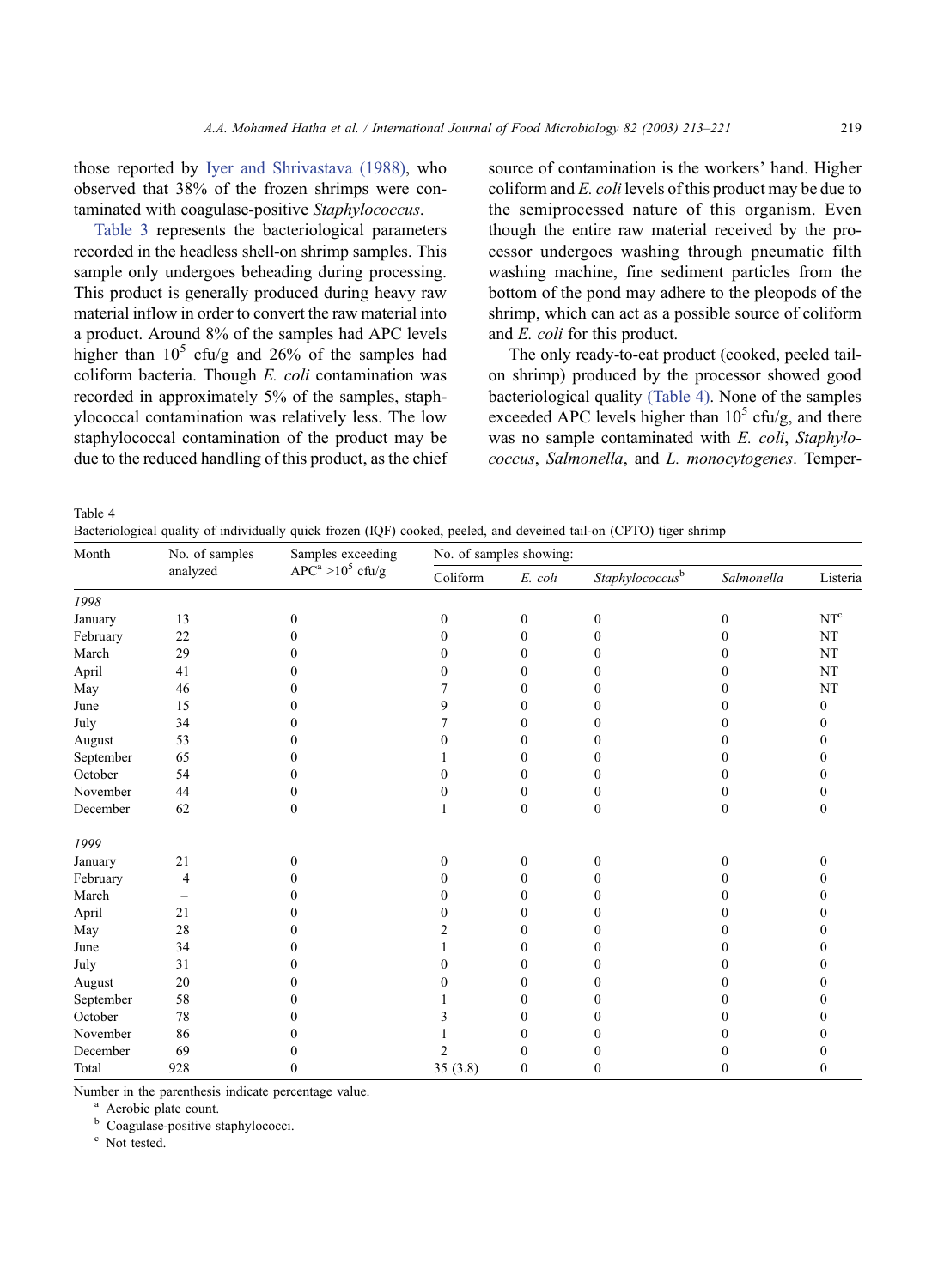| Item <sup>a</sup> | No. of samples | Samples exceeding<br>$APC^b > 10^5$ cfu/g | No. of samples showing: |         |                             |            |                 |  |
|-------------------|----------------|-------------------------------------------|-------------------------|---------|-----------------------------|------------|-----------------|--|
|                   | analysed       |                                           | Coliform                | E. coli | Staphylococcus <sup>c</sup> | Salmonella | Listeria        |  |
| <b>RPTO</b>       | 846            | 21(2.5)                                   | 85 (10)                 | 11(1.3) | 5(0.7)                      | 1(0.1)     | NT <sup>d</sup> |  |
| <b>RPND</b>       | 141            | 9(6.4)                                    | 27(19.1)                | 5(3.5)  | 7(5)                        |            | NT <sup>d</sup> |  |
| <b>HLSO</b>       | 295            | 22(7.5)                                   | 76(25.8)                | 14(4.8) | 2(0.7)                      |            | NT <sup>d</sup> |  |
| <b>CPTO</b>       | 928            |                                           | 35(3.8)                 |         |                             |            |                 |  |

Table 5 Summary of the bacteriological quality of the shrimp products analysed in the present investigation

Number in the parenthesis indicate percentage value.<br><sup>a</sup> For explanation of abbreviations, see previous tables.<br><sup>b</sup> Aerobic plate count.<br><sup>c</sup> Coagulase-positive staphylococci.

<sup>d</sup> Not tested.

ature control while cooking and cooling operations were closely monitored in the processing unit under study and only authorized persons were allowed to touch the cooked product. The communications between raw and cooking sections were made wireless in order to prevent any possible chance of crosscontamination through movement of supervisors from raw to cooking sections. Presence of staphylococci are considered as excellent indicators of postthermal contamination by food handlers in a variety of products including cooked, ready-to-eat shrimp and crabmeat [\(NAS/NRC, 1985; ICMSF, 1978, 1980, 1988\).](#page-8-0) Furthermore, because this microorganism does not grow at refrigerated temperatures if a product has been maintained under proper refrigeration there should be no increase in the number of Staphylococcus aureus over the course of food production– distribution – retail chain. This is significant as a higher level of this organism is a well-known cause of food intoxication through its production of heat stable enterotoxin. The absence of this organism in cooked, ready-to-eat shrimp samples collected from the plant under investigation reflects the excellent personal hygiene maintained by the workers in the processing environment. However, 3.8% of the samples had coliform contamination. This warrants a review particularly with regard to adequacy of sanitation procedures, as the source of coliform after thermal processing appears to be in the processing environment.

The present bacteriological survey was carried out over a period of 2 years, as there was no systematic study on the effectiveness of the process control on the bacteriological parameters except for the reports from [Varma et al. \(1985\)](#page-8-0) and [Iyer and Shrivastava \(1988\)](#page-8-0) about the product quality from the seafood processing units at Cochin. The results of the present study have been presented in a month-wise manner in order to study the correlation between the months of high production and the bacteriological quality of the product. A small let up was noticed in temperature control during the months of intense production as evidenced by the high levels of APC. However, no correlation was noticed between higher levels of APC and coliforms. This is well represented by the CPTO samples where none of the samples exceeded  $10^5$  cfu/g APC, even though 3.8% of the samples showed presence of coliforms.

The summary of the bacteriological findings of the present investigation is represented in Table 5. Comparisons of the present investigation with the earlier reports [\(Zuberi et al., 1983; Varma et al., 1985; Iyer](#page-8-0) and Shrivastava, 1988) revealed that there is considerable improvement in the bacteriological quality of the samples produced in the unit under investigation, which is functioning under HACCP guidelines. Though data from a single investigation may not be considered as satisfactory basis for the formulation of the control or regulatory bacteriological standards, it may be noted that HACCP based food-processing systems may be able to produce products with consistently good bacteriological quality.

#### Acknowledgements

The authors are thankful to the Managing Director, Choice Canning Company and to the Principal of MES Ponnani College for providing the facilities.